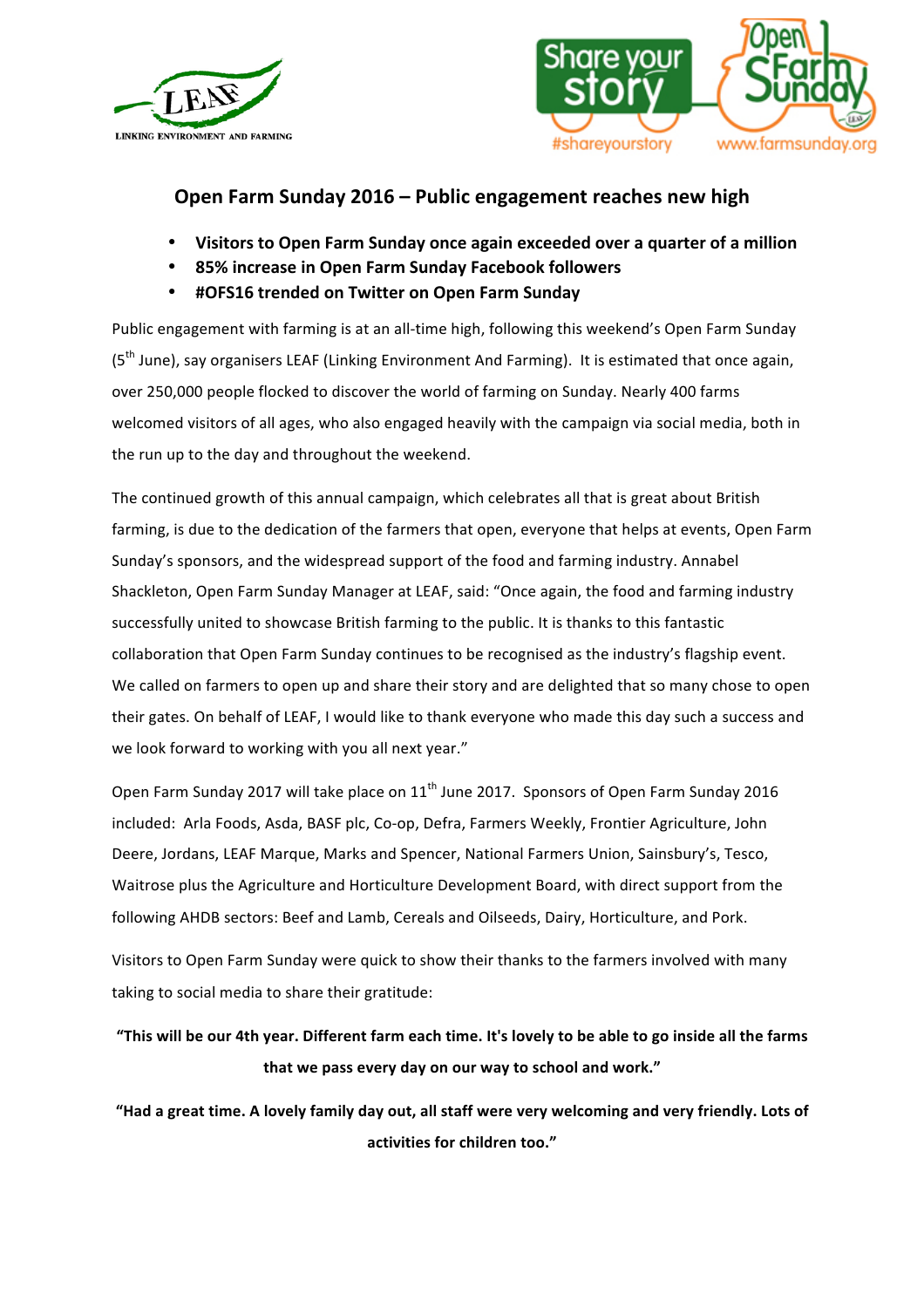



**"It was our first time at open farm and our first time strawberry picking. A great family day out, thank you!"**

**"We learned so much about how the farm works, thank you."**

**"Still up there as one of our favourite family days out"**

**"Great fun and educational day at Open farm Sunday. We loved the animals, tractor ride and learning all about the farm, thank you so much for a great day. We will be back again next year for more fun and facts about the farm."**

**"Well done & thanks to every farmer who opened their gates today for Open Farm Sunday. You're doing a huge job to connect farming & food."**

**"Had a great time at Open Farm Sunday. 'Tractor' is my daughter's favourite new word."** 

## **"Great day today – 12 of us went ranging from 11 months to 63yrs... Top day"**

Ahead of Open Farm Sunday, LEAF produced a series of new collateral which included animated videos that brought to life all that farming delivers – from food to energy, clothing, cosmetics and much more besides – as well as a series of videos with hints, tips and information for hosting an event. Campaign videos were viewed over 15k times on YouTube, whilst the Open Farm Sunday Facebook page increased its followers by 85% and had a reach of 115k in the 28 days prior to Open Farm Sunday. The Open Farm Sunday Twitter also increased its reach with nearly 530k impressions since the start of March – a 15% increase on the same time period last vear. On Sunday morning, #OFS16 was the second largest trending topic on Twitter.

Annabel Shackleton added: "This year we wanted to show the public how much farmers deliver not just the food we eat but all the many other ways they contribute to our daily lives, and we have certainly achieved this. We invested in content for our digital channels to help ensure that the Open Farm Sunday message spreads beyond the day itself. On the day, many farms were able to utilise new resources and activities which helped strengthen the connection between farming and science." 

Amongst the visitors to farms on Open Farm Sunday was the Secretary of State for Environment, Food and Rural Affairs, Elizabeth Truss. Ms Truss, who joined Caroline Drummond, chief executive of LEAF on a tour of Cornerways Nursery, near Kings Lynn said: 'I am delighted to be supporting Open Farm Sunday. This great initiative not only promotes the excellent work done by farmers and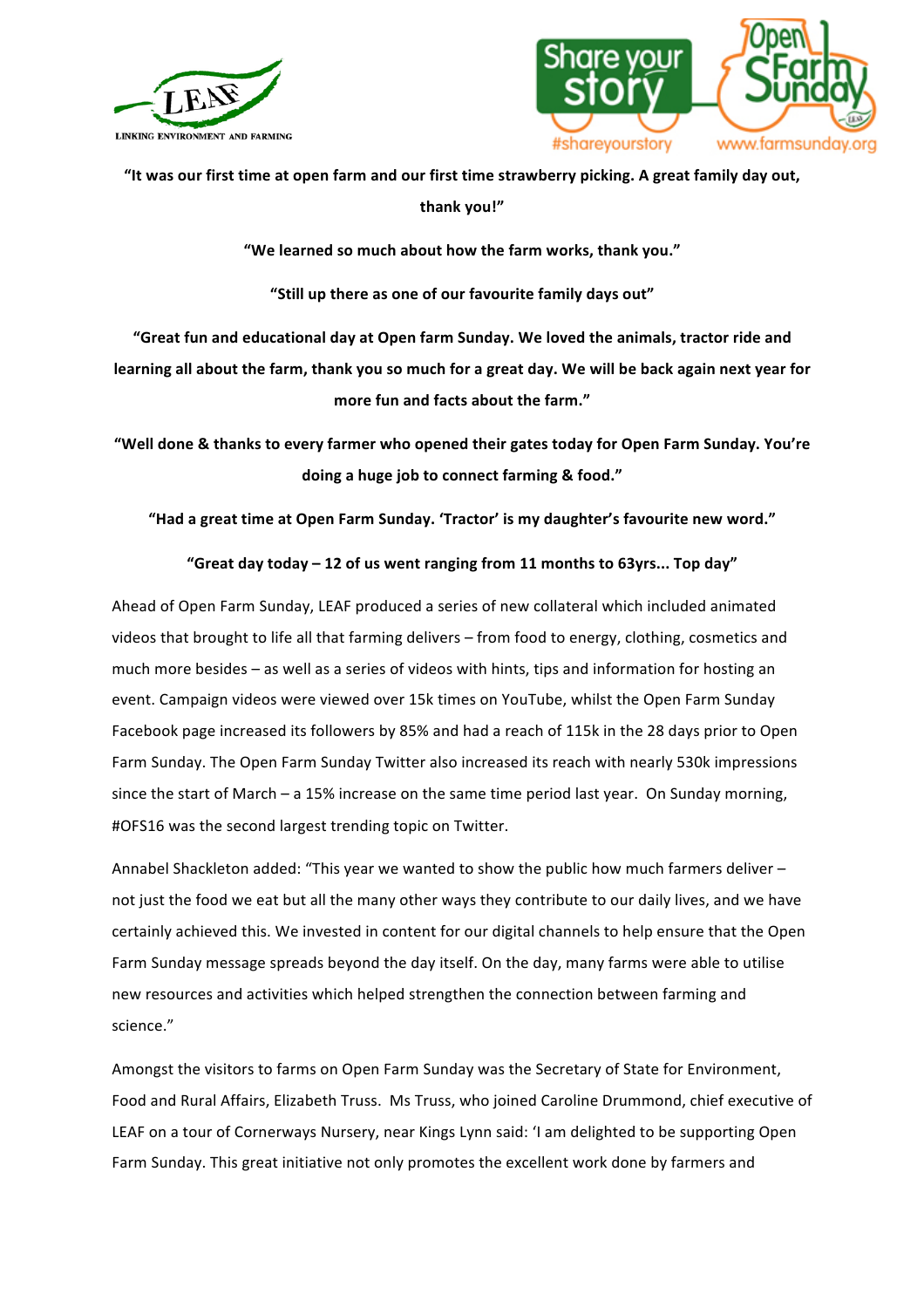



producers from across the UK but also provides an insight into the highly innovative and enterprising world that modern day farming has become."

An extensive on and offline communications campaign helped put Open Farm Sunday on the public's radar. Open Farm Sunday was featured in a range of national publications including The Sun, Sunday Mirror, Daily Mail, Express, Olive, Gurgle, Delicious, and Closer magazine. Features also ran in Good Things, Landlove and Countryside Magazines and online at Great British Food and Country Living. For the 5<sup>th</sup> year running Open Farm Sunday has been included in the Money Saving Experts newsletter, with Martin Lewis highlighting the event on ITV's Good Morning Britain and This Morning shows, helping generate a record number of visits to the Open Farm Sunday website. Open Farm Sunday featured on The Archers, and was also mentioned on Radio 2's breakfast, afternoon and drive time shows, as well as on Radio 4's Farming Today. Integral to the Open Farm Sunday campaign is the coverage in regional press and once again this has been extensive with hundreds of pieces running to promote local farms.

As well as Open Farm Sunday, LEAF also organises Open Farm School Days, where farms are open for school visits throughout June - www.farmsunday.org/schools

-Ends-

For further information contact:

## **Ceres**

Open Farm Sunday Press Office T: 01189 475956 E: openfarmsunday@ceres-pr.co.uk

## **Editor's note:**

• Open Farm Sunday is managed by LEAF (Linking Environment And Farming). LEAF is the leading organisation delivering more sustainable food and farming. It works with farmers, the food industry, scientists and consumers to inspire and enable sustainable farming that is prosperous, enriches the environment and engages local communities. LEAF has organised Open Farm Sunday since it began in 2006. (LEAF is a registered *charity no:* 1045781)

• The twelfth annual Open Farm Sunday will take place on  $11<sup>th</sup>$  June 2017. It is the farming industry's annual open day. A day for farmers to open their gates and welcomes people onto their farms to discover the world of farming.